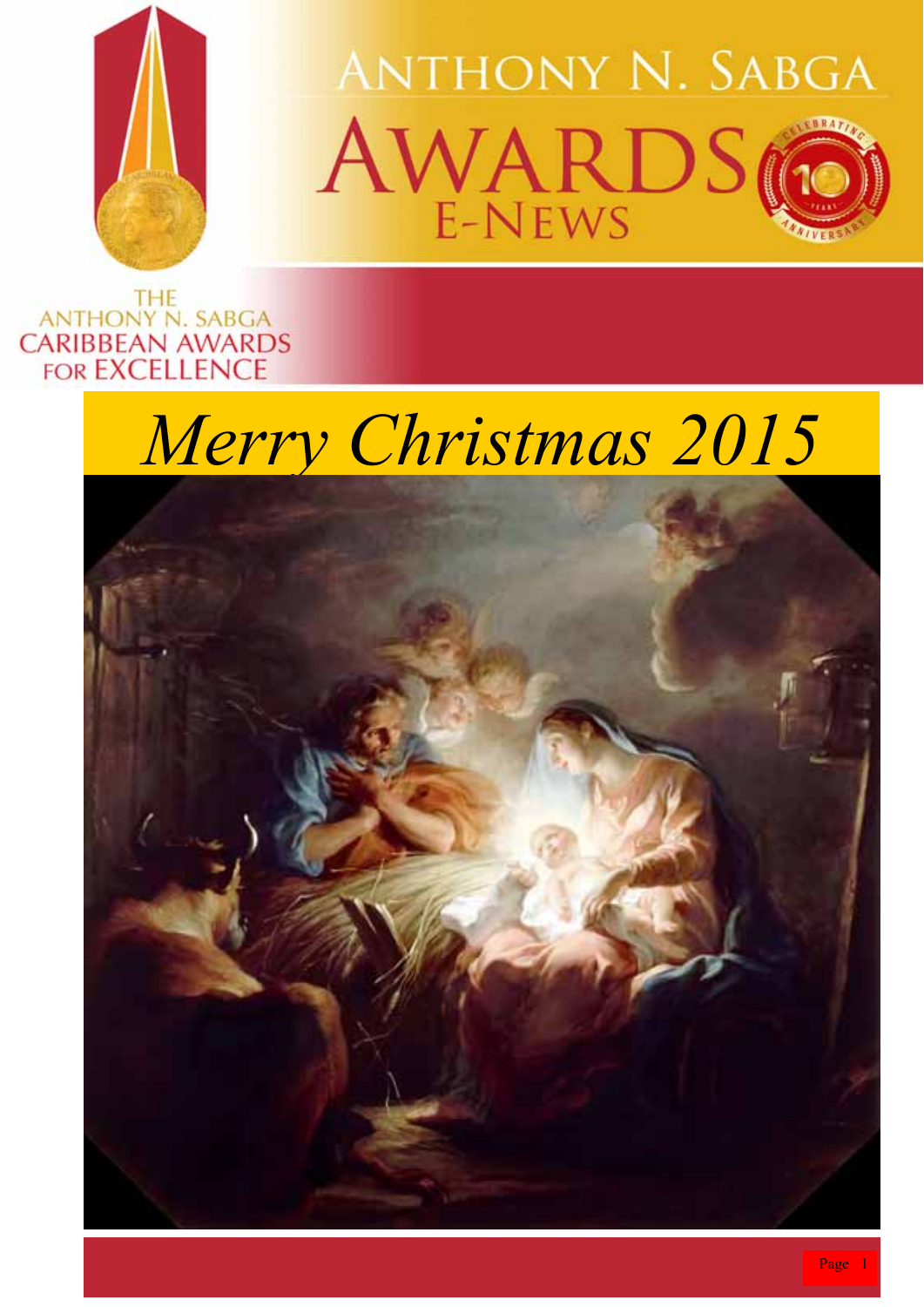

ANTHONY N. SABGA<br>AWARDS E-NEWS

## *News of Laureates and Committee Members*



**Prof Suresh Narine**, our 2015 Laureate in Science & Technology, was recently awarded a grant by Canada's Natural Sciences and Energy Research Council (NERSC) .

 A leading researcher in biomaterials, Prof Narine's grant will be combined with new matching funding from industrial partners, Elevance Renewable Sciences, Northwater Capital and the Grain Farmers of Ontario, and will yield a Cdn \$2.25 million funding infusion for his research over five years.

**Dr Kim Johnson**, our 2011 Arts & Letters Laureate recently premiered his second film, *Our Soul Turned Inside Out,* at the Digicel IMAX theatre in Port of Spain on November 24.

 The film is an account of the violent origins of the Trinidad Carnival and never-before-seen footage of brutal fights which accompanied the festival in its early days.





**Prof Mervyn Morris**, a member of our Jamaica Country Nominating Committee, was recently awarded an honorary doctorate (D Litt) by the University of the West Indies, where he holds the title of Professor Emeritus.

 Prof Morris is a UWI intellectual, and an academic and creative writer. He has also produced several books of poetry, most recently a volume of New and Selected Poems published by Carcanet, UK.

 Prof Morris was named Poet Laureate of Jamaica in 2014; only the third person to hold that title in 60 years.

 **Prof Surujpal Teelucksingh,** our 2011 Laureate in Science & Technology, was recently honoured by Presentation College Chaguanas, his alma mater. He was named that institution's Man of the Year, the third person to be so honoured since the award has been conferred by the college's Alumni Association.

 Prof Telucksingh is a Professor of Medicine at UWI, Mt Hope. He has done significant work in diabetes, dengue, endocrinology, and pedagogy. His most significant recent work has been in the area of children and diabetes, and he is instrumental in many public education and research initiatives at UWI and elsewhere dealing with public health.

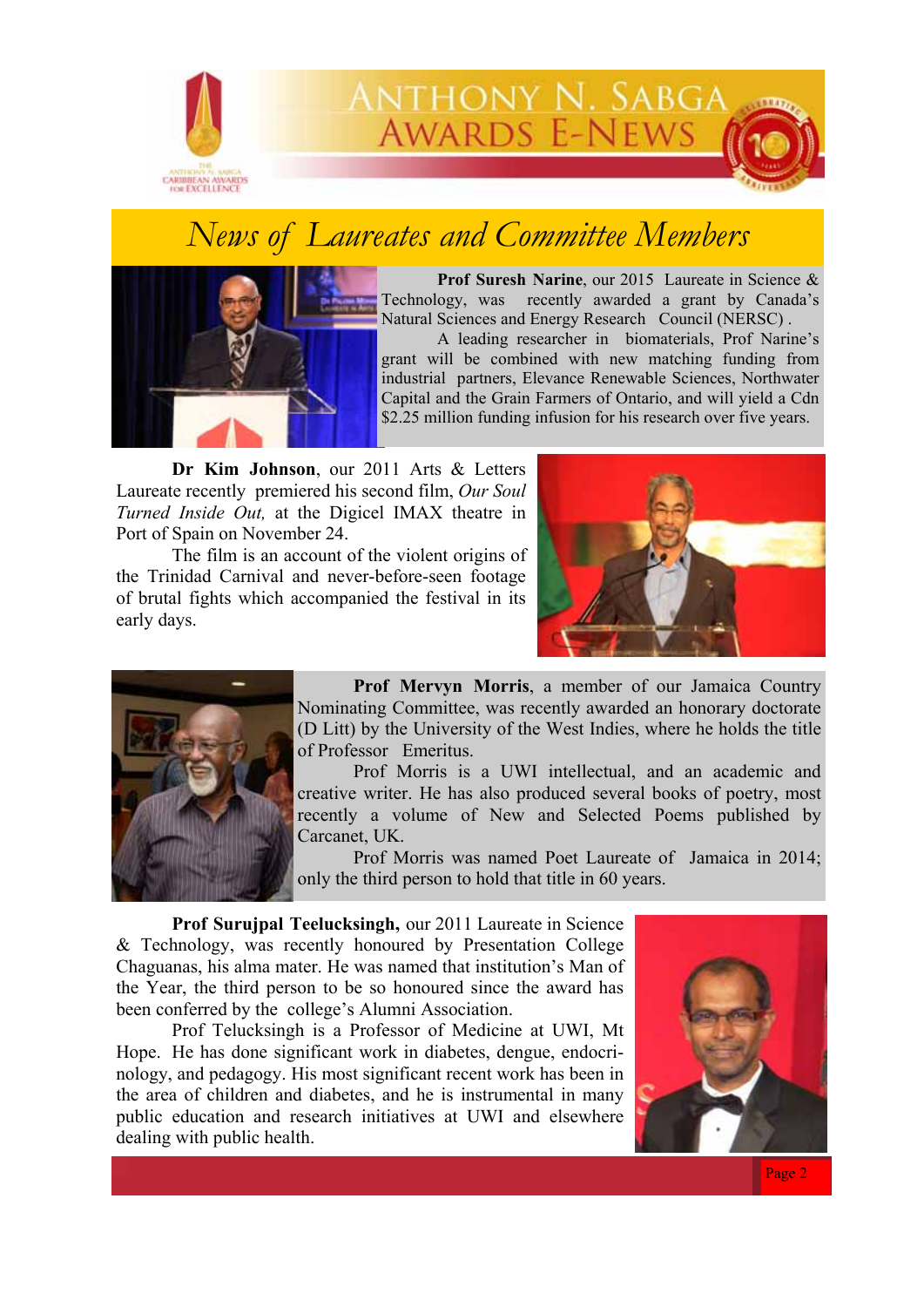

The Excellent Decade *moves through the region* 

ANTHONY N. SABGA<br>AWARDS E-NEWS



(*Trinidad, from left): Programme Director, Maria Superville-Neilson, Ms Salisha Hosein, School Supervisor 1 (SSI) attached to the office of the Chief Education Officer, Ms Zorisha Mohammed Ali, SSIII, St George East; Mr Olson Oliver, SSIII Port of Spain; Mr Ronald Jebodh SSI, South Eastern; Mr Ishmeal Mohammed, SSI North Eastern; Ms Simonetta Williams, SSI Caroni; Ms Vidya Ramachala SSI Victoria; Mr Ahmad Yusuff Ali, SS1 St Patrick, and Ms Naima Hosein, from the Office of the Director of School Supervision, Ministry of Education.*



*(Jamaica, from left): Mr Christopher Bovell of the EPP; Donna McFarlane, Acting Executive Director Institute of Jamaica and Director of Liberty Hall; Jacqueline daCosta, CD, Chair of the Nominating Committee Jamaica; Dr. Cliff Riley, Executive Director, Scientific Research Council, Jamaica; and Dr Conrad Douglas.* 

**We continued making presentations of our commemorative book,** *The Excellent Decade* **throughout the region. These photos show ceremonies in Trinidad, Jamaica, and Antigua & Barbuda.** 



*(Antigua Barbuda, from left)*: *Mrs Ryllis Mannix, Director of the Antigua Barbuda National Library, Mrs Caroline Spencer, Deputy Director, and Mrs E Ann Henry, QC, of the OECS Nominating Committee.*